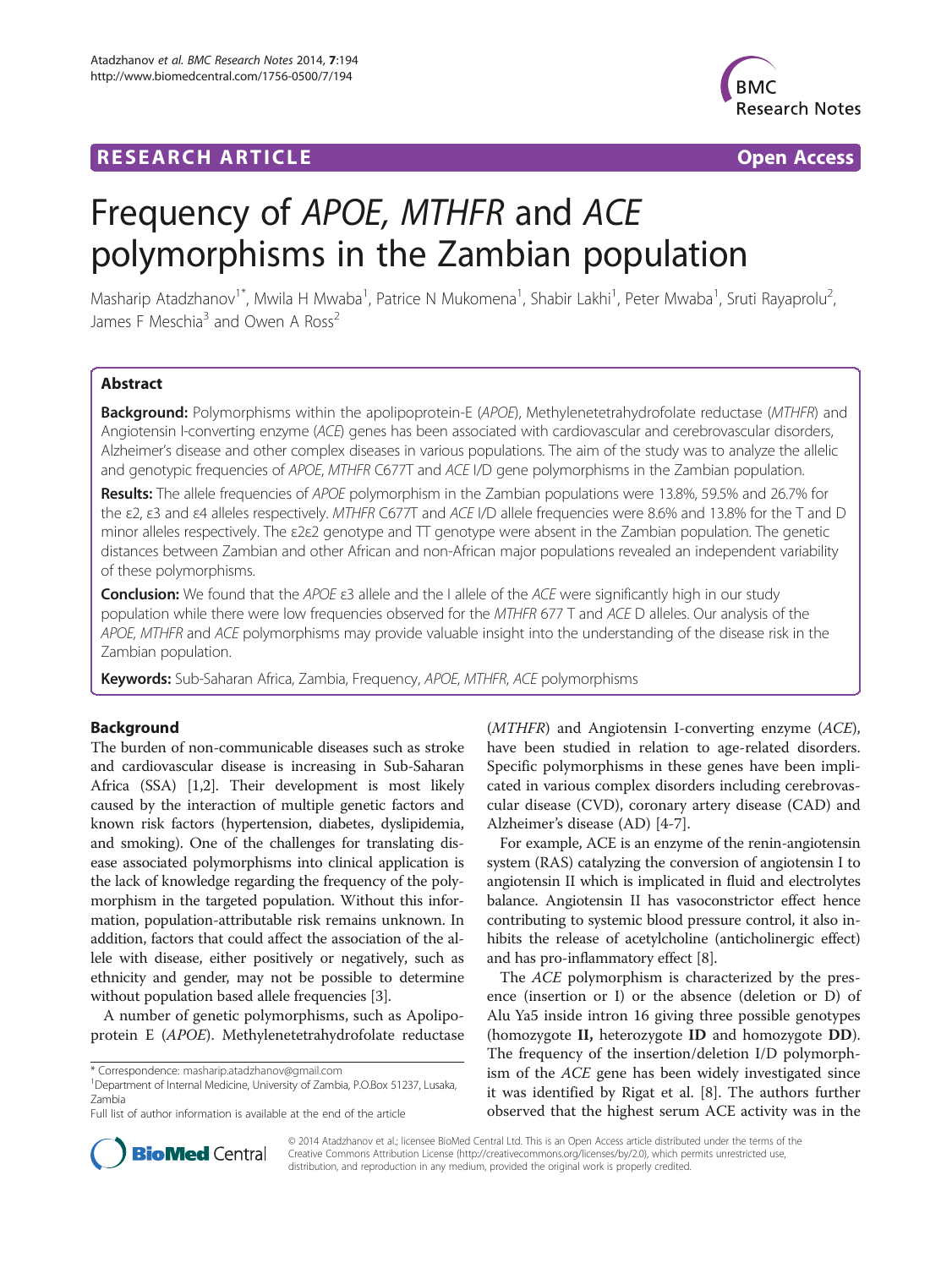DD genotype as opposed to II genotype in which the lowest activity was found [\[9\]](#page-7-0). Many authors have suggested the ACE I/D variants predisposes the individual to CAD, hypertension, stroke and diabetes mellitus [[10](#page-8-0)-[17](#page-8-0)]. Several studies have reported a reduction of the incidence and rate of the cognitive decline in AD after starting treatment with RAS-acting antihypertensive drugs (ACE inhibitors) and angiotensin receptor blockers (ARB) [\[18\]](#page-8-0).

The APOE gene encodes a protein which is essential for the normal catabolism of triglyceride rich lipoprotein constituents and modulates lipoprotein metabolism. The APOE gene is polymorphic with three common alleles, ε2, ε3 and ε4 resulting in three distinct protein isoforms Ε2, Ε3 and Ε4 determined by the two amino acid substitutions (R112C and C158R). Several investigations have suggested that the APOΕ4 is the ancestral allele [\[19,20](#page-8-0)] even though it is the risk allele in many diseases such CAD [\[4\]](#page-7-0), CVD [[21](#page-8-0)] and AD [\[22](#page-8-0)]. MTHFR is a folate related enzyme important for remethylation of homocysteine to methionine. Elevated total plasma homocysteine (t-Hcy) concentration was found to be correlated with MTHFR C677T polymorphism. A common polymorphism of the MTHFR gene, C677T, has been reported to be associated with reduced enzyme activity and increased t-Hcy levels [\[23\]](#page-8-0) and hence, an independent risk factor for stroke, CAD, and AD [\[24\]](#page-8-0). The allelic frequencies of these specific polymorphisms in the APOE, MTHFR and ACE genes substantially varies in different regions of the world and among ethnic groups [\[3](#page-7-0)[,19,25,26\]](#page-8-0) and have not yet been studied in the Zambian population, hence, association of them with stroke, CAD, AD, and other common non-communicable diseases in this population is unclear.

Zambia, officially the Republic of Zambia, is a landlocked country in the central part of southern Africa. Zambia covers an area of 752,614 square kilometers (290,586 square miles) and has a population of almost 13 million, giving the country one of the lowest populations-to-land ratios in Africa. It borders the Democratic Republic of the Congo to the north, Tanzania on the northeast, Malawi on the east, Mozambique, Zimbabwe, Botswana, and Namibia to the south, and Angola on the west [\[27](#page-8-0)]. The original inhabitants of all of modern day Zambia, except Western Province, are called Batwa (Khoisan). They were hunters and gatherers who lived a nomadic life. The Khoisans were the only inhabitants of most of Zambia until the 4th century, when they were displaced by the Bantu who started to migrate from the north.Between the 15th century (or possibly earlier) and the 18th century, various groups of Bantu migrants from the southern Congo settled in Zambia [\[28\]](#page-8-0). Zambia was influenced by two "invasions" in the mid-19th century. Shaka's Zulu empire in South Africa set in motion a series of migrations, commonly referred to as the mfecane; groups of peoples, including the Ngoni. The other invasion came in the form of traders from the north. The territory of the present Zambia, being far inland, did not have direct contact with non-Africans until relatively recently in its history. The traders from the north (Nyamwezi, Arabs, and Swahili) drew Zambia into long-distance trading systems [\[28](#page-8-0)]. At present Zambia has a mixture of 72 ethnic tribes. However, there are seven (Chewa, Bemba, Lunda, Lozi, Kaonde, Luvale, and Tonga) major ethnic groups who belong to the Bantu people. The Tonga people were one of the first cultures to settle in Zambia. Industrialization and urbanization has seen these ethnically different people brought together by economic interests.

In this study we have evaluated the prevalence of APOE, MTHFR, and ACE gene polymorphisms in the Zambian population and compared those frequencies with African and other populations to provide baseline epidemiological data for future clinical investigations of CVD, CAD, AD, and other diseases in Zambia.

## **Methods**

#### Sample collection

Blood samples were obtained from one hundred and sixteen (68 women, 48 men) unrelated subjects. The study included subjects between 25 and 60 years (mean age  $44 \pm 16$  years), who indicated their ancestry and belonged to one of 72 ethnic Zambian tribes. All individuals were recruited as part of Zambian Stroke Study [\[29,30](#page-8-0)]. Available clinical records were analyzed for exclusion of major neurological diseases. Subjects known to have risk factors for stroke (hypertension, severe coronary artery disease, diabetes mellitus and hyperlipidemia) were excluded from the study. Pregnant women and HIV positive subjects were also excluded from the study. All participants gave written informed consent and the study was approved by the Biomedical Research Ethics Committee of the University of Zambia.

## Genetic analysis

Whole blood was collected in 4 ml EDTA tubes and stored at 4 degrees Celsius prior to DNA extraction. The DNA extraction was performed using silica-gel-based membrane with vacuum technology (QIAamp DNA Mini Kit (250) (QIAgen, London, UK).

Genotyping was performed using fluorescent-labeled PCR technology with ABI TaqMan probes and chemistry (Applied Biosystems, Foster City, CA), amplification was performed with an ABI7900 Real-Time PCR system and analysis performed using SDS 2.2.2 software. Positive and negative controls where included on all TaqMan assay plates. Positive or ambiguous results in the TaqMan assay were also confirmed / resolved with direct sequencing.

#### Statistical analysis

We determined genetic distance using Carvalli-Sforza and Edwards (1967) method [[31](#page-8-0)] in order to give an overview of the relationship between the Zambian and other populations. The chi-square test was used to test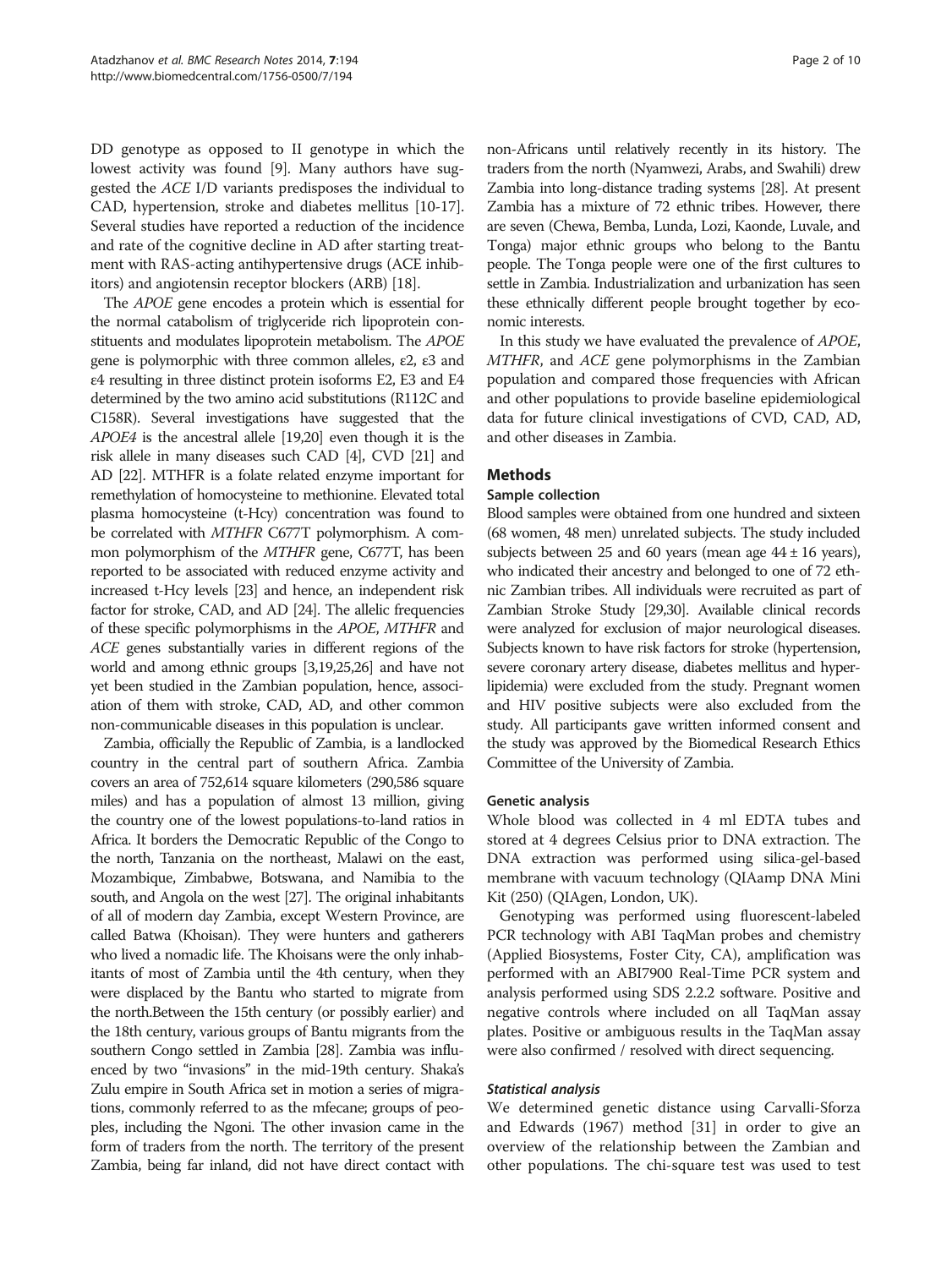| , נט ו – ווי ווטואשעט |                |           |                             |             |            |               |  |
|-----------------------|----------------|-----------|-----------------------------|-------------|------------|---------------|--|
| Polymorphism          | Allele         | Frequency | Genotype                    | % observed  | % expected | <b>HWE</b>    |  |
| APOE                  |                |           |                             |             |            | $p = 0.456$   |  |
|                       | E <sub>2</sub> | 0.14      | E <sub>2E<sub>2</sub></sub> | $\mathbf 0$ | 1.9        | $X2 = 4.684$  |  |
|                       | E3             | 0.6       | E3E3                        | 32.8        | 35.4       |               |  |
|                       | E4             | 0.27      | E4E4                        | 7.8         | 7.1        |               |  |
|                       |                |           | E <sub>2E3</sub>            | 21.6        | 16.4       |               |  |
|                       |                |           | E2E4                        | 6           | 7.4        |               |  |
|                       |                |           | E3E4                        | 31.9        | 31.8       |               |  |
| MTHFR C677T           |                |           |                             |             |            | $p = 0.540$   |  |
|                       | C              | 0.91      | CC                          | 82.8        | 83.5       | $X2 = 1.233$  |  |
|                       | т              | 0.09      | <b>CT</b>                   | 17.2        | 15.7       |               |  |
|                       |                |           | Π                           | $\mathbf 0$ | 0.74       |               |  |
| ACE D/I               |                |           |                             |             |            | $p = 0.005$   |  |
|                       | D              | 0.14      | DD                          | 5           | 1.9        | $X2 = 10.472$ |  |

 $\blacksquare$  0.86 ID 17.2 23.8

 $11$  77.6 74.3

Table 1 Allele and genotype frequencies of the APOE, MTHFR and ACE polymorphisms and HWE in the Zambian population  $(n = 116)$ 

whether observed allele frequencies agreed with those expected in the Hardy-Weinberg equilibrium (HWE). Differences with other populations were assessed using chi-square contingency test.

## Results

Genotype and allele frequencies for the Zambian population were as shown in Table 1. Genotyping call-rate was greater than 98% with less than 2% of samples requiring sequencing to resolve or confirm the genotype data. The distribution of MTHFR and APOE genotypes conformed to Hardy-Weinberg equilibrium (HWE) with  $p = 0.540$  and  $p = 0.456$  respectively, while the ACE allele distribution was not according to HWE ( $p = 0.005$ ) due to an increase in rare minor allele homozygotes. There was no statistically significant difference between male and female data for APOE, MTHFR and ACE polymorphisms (Table 2). Our analysis of the APOE gene showed that the rare E2E2 genotype was absent in our sample. In addition, there was no significant difference between the frequency of the ε3ε3 and ε3ε4 genotypes ( $p > 0.999$ ) which were the most frequent genotypes observed. The Ε3 allele of APOE

|  |  |  | Table 2 Gender frequencies of the APOE, MTHFR and ACE polymorphisms in the Zambian population |
|--|--|--|-----------------------------------------------------------------------------------------------|
|--|--|--|-----------------------------------------------------------------------------------------------|

| Polymorphism | <b>Allelic frequencies</b> |           |           |      | <b>Genotypic frequencies</b>  |             |              |      |
|--------------|----------------------------|-----------|-----------|------|-------------------------------|-------------|--------------|------|
|              |                            | $m = 102$ | $f = 130$ | p    |                               | $m = 51$    | $f = 65$     | p    |
| APOE         | E <sub>2</sub>             | 0.137     | 0.138     | 0.57 | E <sub>2</sub> E <sub>2</sub> | $\mathbf 0$ | $\mathbf{0}$ |      |
|              | E3                         | 0.598     | 0.592     | 0.52 | E3E3                          | 0.314       | 0.34         | 0.47 |
|              | E4                         | 0.265     | 0.269     | 0.53 | E4E4                          | 0.078       | 0.08         | 0.62 |
|              |                            |           |           |      | E <sub>2E</sub> 3             | 0.235       | 0.2          | 0.41 |
|              |                            |           |           |      | E <sub>2E4</sub>              | 0.039       | 0.08         | 0.33 |
|              |                            |           |           |      | E3E4                          | 0.333       | 0.31         | 0.46 |
| MTHFR C677T  |                            |           |           |      |                               |             |              |      |
|              | C                          | 0.902     | 0.923     | 0.37 | CC                            | 0.804       | 0.85         | 0.36 |
|              | T                          | 0.098     | 0.077     | 0.37 | CT                            | 0.196       | 0.15         | 0.36 |
|              |                            |           |           |      | $\top$                        | $\mathbf 0$ | $\mathbb O$  |      |
| ACE D/I      |                            |           |           |      |                               |             |              |      |
|              | D                          | 0.127     | 0.146     | 0.42 | <b>DD</b>                     | 0.039       | 0.06         | 0.46 |
|              |                            | 0.873     | 0.854     | 0.42 | ID                            | 0.176       | 0.17         | 0.55 |
|              |                            |           |           |      | $\mathbf{  }$                 | 0.784       | 0.77         | 0.51 |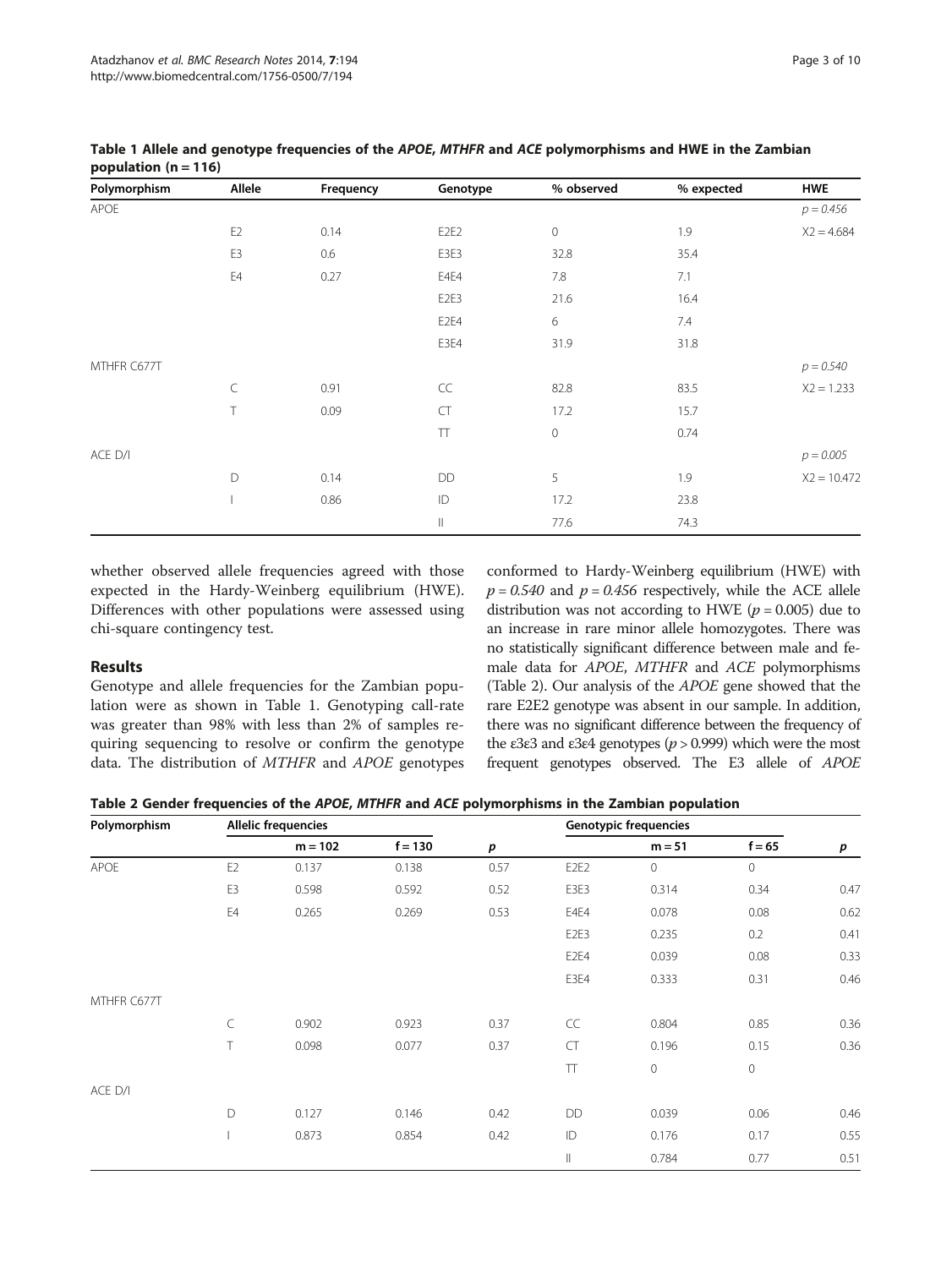polymorphism was found to be the most frequent (0.595), while Ε2 allele had a frequency of 0.138, and Ε4 0.267.

The distribution of the APOE allele frequencies in the Zambian population has an intermediate position among other African populations. As shown in Table 3 and Figure [1](#page-4-0), pooled APOE allele frequencies of the Zambian population was close to Tswanas [\[32\]](#page-8-0), Ugandans [\[33](#page-8-0)], Ghanaians [\[32](#page-8-0)], and Tanzanians [[34\]](#page-8-0).

and 0.086 respectively. The TT genotype was absent in the Zambian population.

Multidimensional Scaling (MDS) analysis of the MTHFR C677T polymorphism in the African populations, including the Zambian population (Figure [1,](#page-4-0) Table [4\)](#page-5-0) showed a close relationship with previous studies on the Bantu populations [[40](#page-8-0)].

The current study found that, based on MTHFR C677T polymorphism, Zambian population was closer to coastal Togo and Moroccans were found to be furthest from

The C allele of the MTHFR C677T polymorphism was higher than T allele ( $p < 0.0001$ ) with frequency of 0.914 Table 3 The APOE allele frequencies in the African populations

|                                           | n   | ε2    | ε3   | ε4   | p              |
|-------------------------------------------|-----|-------|------|------|----------------|
| <b>North Africa</b>                       |     |       |      |      |                |
| Mauritanians [35]                         | 20  | 0.08  | 0.83 | 0.1  | $\overline{0}$ |
| Moroccans [36]                            | 100 | 0.07  | 0.85 | 0.09 | $\mathbf 0$    |
| Tunisians [37]                            | 180 | 0.04  | 0.87 | 0.09 | $\mathbf 0$    |
| <b>West Africa</b>                        |     |       |      |      |                |
| Ghanaians [32]                            | 110 | 0.15  | 0.61 | 0.24 | 0.89           |
| Gabonese [35]                             | 25  | 0.12  | 0.68 | 0.2  | 0.48           |
| Nigerians [38]                            | 365 | 0.03  | 0.68 | 0.3  | 0.03           |
| Bombareans (Mali) [35]                    | 16  | 0.06  | 0.72 | 0.22 | 0.12           |
| Guineans [35]                             | 30  | 0.23  | 0.6  | 0.17 | 0.1            |
| Beninese [19]                             | 97  | 0.1   | 0.74 | 0.16 | 0.11           |
| Togolese [35]                             | 19  | 0.32  | 0.47 | 0.21 | 0.01           |
| Djernas (Niger) [35]                      | 16  | 0.06  | 0.81 | 0.13 | 0.01           |
| Haoussas (Niger) [35]                     | 37  | 0.03  | 0.78 | 0.19 | 0.01           |
| Burkinabese [35]                          | 20  | 0.38  | 0.5  | 0.13 | $\mathbb O$    |
| Songhais (Mali) [35]                      | 17  | 0.21  | 0.74 | 0.06 | $\mathbf 0$    |
| Senegalese [35]                           | 33  | 0.03  | 0.94 | 0.03 | < 0.0001       |
| <b>East Africa</b>                        |     |       |      |      |                |
| Ethiopians [19]                           | 164 | 0.03  | 0.81 | 0.14 | $\mathbf 0$    |
| Ugandans [33]                             | 140 | 0.16  | 0.59 | 0.25 | 0.85           |
| Tanzanians [34]                           | 143 | 0.14  | 0.65 | 0.21 | 0.66           |
| Rwandese [35]                             | 21  | 0.1   | 0.67 | 0.24 | 0.62           |
| Kenyans [34]                              | 61  | 0.09  | 0.59 | 0.32 | 0.5            |
| Southern Africa                           |     |       |      |      |                |
| Zambians (current study)                  | 116 | 0.14  | 0.6  | 0.27 | current study  |
| Tswanas [32]                              | 100 | 0.15  | 0.57 | 0.29 | 0.86           |
| South Africans [2]                        | 505 | 0.190 | 0.52 | 0.29 | 0.43           |
| Sudanese [35]                             | 103 | 0.08  | 0.62 | 0.29 | 0.49           |
| Khoisans [39]                             | 247 | 0.08  | 0.55 | 0.37 | 0.2            |
| Malagasy [35]                             | 22  | 0.23  | 0.59 | 0.18 | 0.12           |
| <b>Central Africa</b>                     |     |       |      |      |                |
| Central Africa Republicans (Pygmies) [35] | 70  | 0.06  | 0.54 | 0.41 | 0.05           |
| Congolese (Congo DR) [35]                 | 24  | 0.04  | 0.63 | 0.33 | 0.06           |
| Other                                     |     |       |      |      |                |
| Sub-Saharans(SSA) [35]                    | 470 | 0.12  | 0.71 | 0.18 | 0.27           |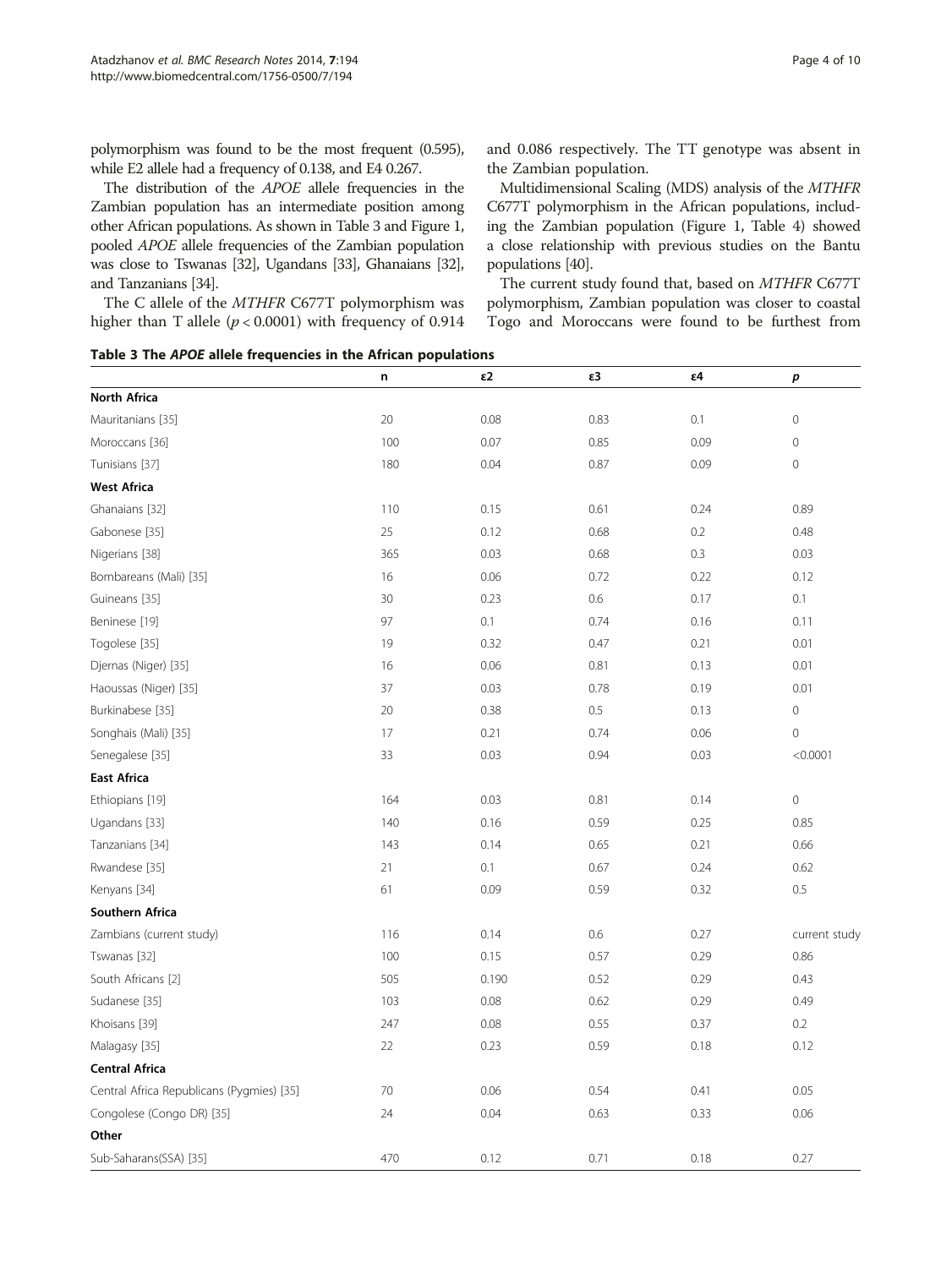<span id="page-4-0"></span>

Zambians (Figure 1). Our data is consistent with published data which shows that the frequency of homozygous mutated genotype TT was absent in most of the investigated African populations [\[45\]](#page-8-0) According to Murry et al. [[46](#page-8-0)], this data suggests the lethal nature of this genotype in most SSA populations.

The genotypic data for ACE shows that the II genotype was higher than the ID genotype  $(p < 0.0001)$  and the DD genotype  $(p < 0.0001)$  in the Zambian population. The ACE polymorphism displayed I and D allele frequencies at 0.862 and 0.138 respectively.

The data shows that  $APO$  ε3, MTHFR 677C and  $ACE$  I alleles were most widespread in the Zambian population. Extensive interethnic variations in the frequency of I and D alleles have been reported worldwide for various populations (Table [5](#page-5-0)).

## **Discussion**

In this study we have analyzed for the first time polymorphisms of the APOE, MTHFR and ACE genes in the Zambian population. This constitutes an approach to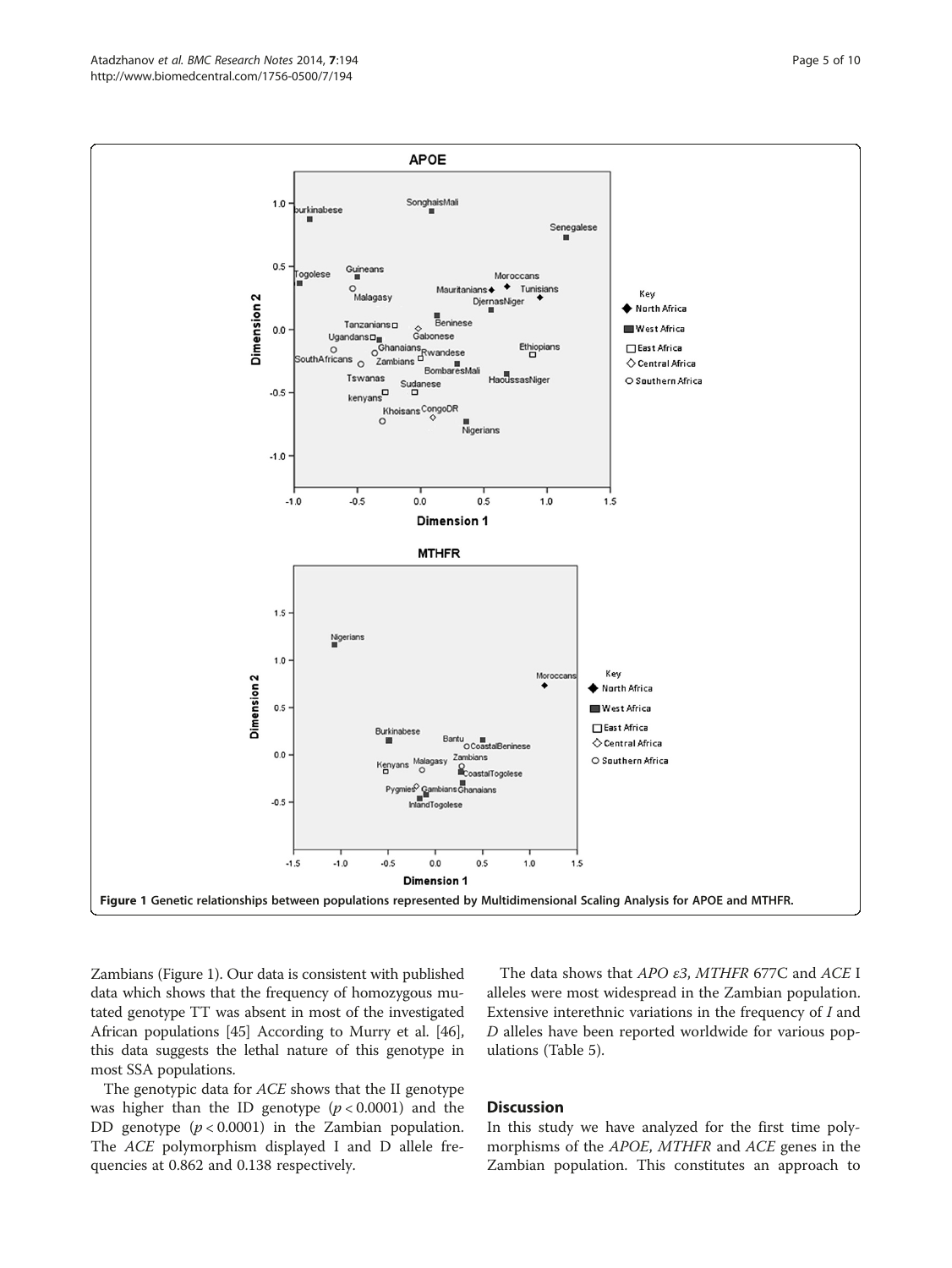| megaencies in the Annuan populations |      |      |               |  |  |  |  |
|--------------------------------------|------|------|---------------|--|--|--|--|
| n                                    | c    | т    | p             |  |  |  |  |
|                                      |      |      |               |  |  |  |  |
| 182                                  | 0.73 | 0.27 | < 0.0001      |  |  |  |  |
|                                      |      |      |               |  |  |  |  |
| 24                                   | 0.94 | 0.06 | 0.69          |  |  |  |  |
| 25                                   | 0.94 | 0.06 | 1             |  |  |  |  |
| 382                                  | 0.95 | 0.06 | 0.18          |  |  |  |  |
| 127                                  | 0.92 | 0.08 | 1             |  |  |  |  |
| 68                                   | 0.94 | 0.06 | 0.58          |  |  |  |  |
| 270                                  | 0.9  | 0.1  | 0.85          |  |  |  |  |
| 174                                  | 0.92 | 0.08 | 1             |  |  |  |  |
|                                      |      |      |               |  |  |  |  |
| 61                                   | 0.95 | 0.05 | 0.55          |  |  |  |  |
|                                      |      |      |               |  |  |  |  |
| 116                                  | 0.91 | 0.09 | Current study |  |  |  |  |
| 97                                   | 0.93 | 0.07 | 0.61          |  |  |  |  |
|                                      |      |      |               |  |  |  |  |
| 8                                    | 0.94 | 0.06 | 1             |  |  |  |  |
|                                      |      |      |               |  |  |  |  |
| 44                                   | 0.91 | 0.09 | 1             |  |  |  |  |
| 234                                  | 0.93 | 0.07 | 0.51          |  |  |  |  |
|                                      |      |      |               |  |  |  |  |

<span id="page-5-0"></span>Table 4 The MTHFR C677T polymorphism allele frequencies in the African populations

study genetic factors considered as risk factors for CVD, CAD, and AD in this population.

In our study population the APOE allele frequencies of ε2 (0.138), ε3 (0.595), and ε4 (0.267) were within the reported range of African populations [[19\]](#page-8-0) and the ε3 was the most prevalent. These allele frequencies varied significantly between Zambian and the North African populations such as Moroccans [\[36\]](#page-8-0) and Tunisians [\[37](#page-8-0)]. The variation may be explained by extensive intermixing of the North African populations with Arab, Jewish and other Western Eurasian populations.

The APOE ε2 allele frequency range between the Zambian and other African populations was from 7% (Tswana, Botswana) to 11.1% in Haoussa's of Niger. This variation may be explained according to the ethnolinguistic classification of the African population which identifies the Haoussas as belonging to the Afro-asiatic macrofamily while the Zambian population can be classified within the Niger-Kordofanian, the largest of the four ethnolinguistic African macro-families [\[61\]](#page-9-0). The APOE  $\varepsilon$ 3 allele frequency range between the Zambian population and other African populations was from 4% (Malagasy [[35](#page-8-0)]) to 34.4% (in Senegalese [[35\]](#page-8-0)). The variation of APOE ε4 allele frequency between the Zambian and other African populations was as low as 1.8% between Zambian

### Table 5 Allele frequencies of the ACE gene in different ethnic groups

|                            |     |      | <b>ACE allele frequency</b> |               |
|----------------------------|-----|------|-----------------------------|---------------|
|                            | n   | ı    | D                           | Ρ             |
| <b>North Africa</b>        |     |      |                             |               |
| Moroccans [36]             | 182 | 0.23 | 0.77                        | < 0.0001      |
| Egyptians [47]             | 188 | 0.28 | 0.72                        | < 0.0001      |
| Algerians [15]             | 48  | 0.27 | 0.73                        | < 0.0001      |
| Tunisians [15]             | 47  | 0.24 | 0.76                        | < 0.0001      |
| West African               |     |      |                             |               |
| Nigerians [48]             | 80  | 0.41 | 0.59                        | < 0.0001      |
| <b>East Africa</b>         |     |      |                             |               |
| Sudanese [49]              | 121 | 0.36 | 0.64                        | < 0.0001      |
| Somalis [49]               | 53  | 0.27 | 0.73                        | < 0.0001      |
| South Africa               |     |      |                             |               |
| Zambians                   | 116 | 0.86 | 0.14                        | Current study |
| Other                      |     |      |                             |               |
| Omanis [49]                | 124 | 0.29 | 0.71                        | < 0.0001      |
| African Americans [15]     | 40  | 0.3  | 0.7                         | < 0.0001      |
| Emiratis [50]              | 159 | 0.34 | 0.66                        | < 0.0001      |
| Greeks [51]                | 84  | 0.42 | 0.58                        | < 0.0001      |
| Brazilians [52]            | 65  | 0.42 | 0.58                        | < 0.0001      |
| Chinese, Dahur [53]        | 84  | 0.43 | 0.57                        | < 0.0001      |
| Caucasians [54]            | 733 | 0.54 | 0.46                        | < 0.0001      |
| Indians [55]               | 166 | 0.54 | 0.46                        | < 0.0001      |
| Japanese [56]              | 136 | 0.65 | 0.35                        | < 0.0001      |
| Chinese [57]               | 189 | 0.71 | 0.29                        | 0             |
| Pima Indians [58]          | 305 | 0.71 | 0.29                        | 0             |
| Mexican Teeneks [59]       | 64  | 0.78 | 0.22                        | 0.21          |
| Yanomami Indians [48]      | 49  | 0.85 | 0.15                        | 1             |
| Samoans [48]               | 58  | 0.91 | 0.09                        | 0.46          |
| Australian Aborigines [60] | 184 | 0.97 | 0.03                        | 0             |
| Abazians [46]              | 126 | 0    | 1                           | < 0.0001      |

and Tswana [[32](#page-8-0)] populations and as high as 23.7% between the Zambian and Senegalese populations.

Patterns of genetic variation in modern African populations are shaped by demographic forces such as the Bantu migration [[62](#page-9-0)]. Bantu speakers from West Africa practicing agricultural subsistence farming migrated throughout SSA and subsequently admixed with indigenous populations [[61\]](#page-9-0). According to Gerdes et al. [[63](#page-9-0)], populations with long-established agricultural economy such as the West African, [\[43,](#page-8-0)[64](#page-9-0)] have higher ε3 allele frequency compared to other populations. Higher frequencies of APOE ε3 allele were found in populations around the Middle East probably because they have a longer established agricultural economy compared to West Africa, with the exception of Senegal [[19](#page-8-0)].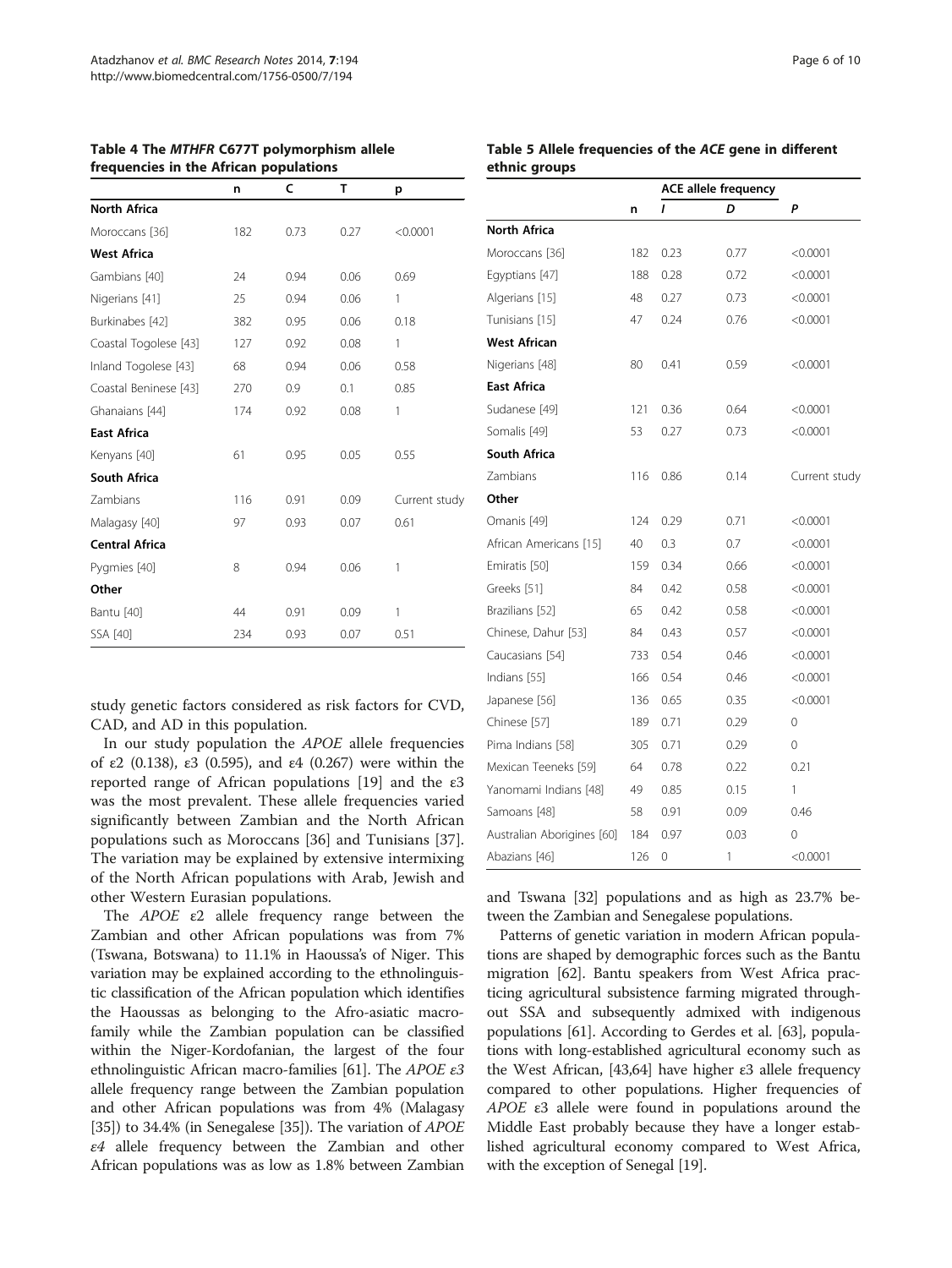The frequency of APOE polymorphisms is highly heterogeneous among African [\[2](#page-7-0)[,47](#page-8-0)[,63](#page-9-0)] and other populations [\[26\]](#page-8-0) (Figures [1,](#page-4-0)2). This heterogeneity illustrates the geographical and ethnic variations resulting from the evolutionary process. It has been suggested that APOE ε2 and ε3 alleles arose by mutation of the ε4 allele [\[19](#page-8-0)]. Past studies have showed that the ε3 allele is more widely distributed probably because of positive selection for this allele in these regions [[19](#page-8-0),[26](#page-8-0)].

It was found that the APOE ε4 (ancestral) allele frequency is higher in the Khoisan population than the rest of the Bantu populations [\[2](#page-7-0)[,26\]](#page-8-0). According to this data it was suggested that there is a flow of the ε4 allele from the Khoisan to other Bantu populations [[19](#page-8-0)]. However, it is not clear if the increasing of CAD, CVD and AD in the African populations is associated with the ε4 allele frequency. Since the African populations are characterized by greater levels of genetic diversity [\[63\]](#page-9-0), the association of CAD, CVD, and AD with the ε4 allele frequency needs to be investigated in each of the major ethnic groups of the Zambian population.

Our study showed that C allele of the MTHFR C677T polymorphism was higher than T allele ( $p < 0.0001$ ) with the TT genotype completely absent. The frequency of MTHFR C677T polymorphism has not been widely studied in African countries. However, few published studies showed that the 677TT genotype and the 677 T allele are markedly lower (below 10%) in the African populations than other ethnic groups [\[40-46](#page-8-0)[,65-68\]](#page-9-0).

For instance whites in Europe had 677TT frequency range of 8% to 18% [[40\]](#page-8-0) while this frequency for whites outside Europe ranged from 10 to 14% [\[67\]](#page-9-0). Amerindians from Brazil had 677TT frequency range of 21% [\[40\]](#page-8-0).

The difference in the MTHFR alleles among African and other ethnic groups is not yet known. Studies in last decade have shown positive correlation between concentration of folate and the frequency of the 677 T allele [\[43,45](#page-8-0)], and hypothesized of gene-nutrient interaction between MTHFR and folate status [\[43](#page-8-0)]. On the basis of these data it was suggested that adequate folic intake in a given population may increase the frequency of the 677 T allele as described in Europeans [[45](#page-8-0)] and Americas [\[66](#page-9-0)]. Low frequency of the 677 T allele in African populations, including Zambian population, is probably influenced by folate deficiency due to malnutrition and infectious impairing intestinal absorption of folate [\[46,](#page-8-0)[67\]](#page-9-0).

It has been reported that in *P. falciparum malaria*, there is a correlation between plasma homocysteine (Hcy) concentrations and malaria severity [[42](#page-8-0)[,68\]](#page-9-0). Some authors suggested that the 677 T carriers with increased level of Hcy are more vulnerable to malaria in SSA [[42](#page-8-0)]. Chronic

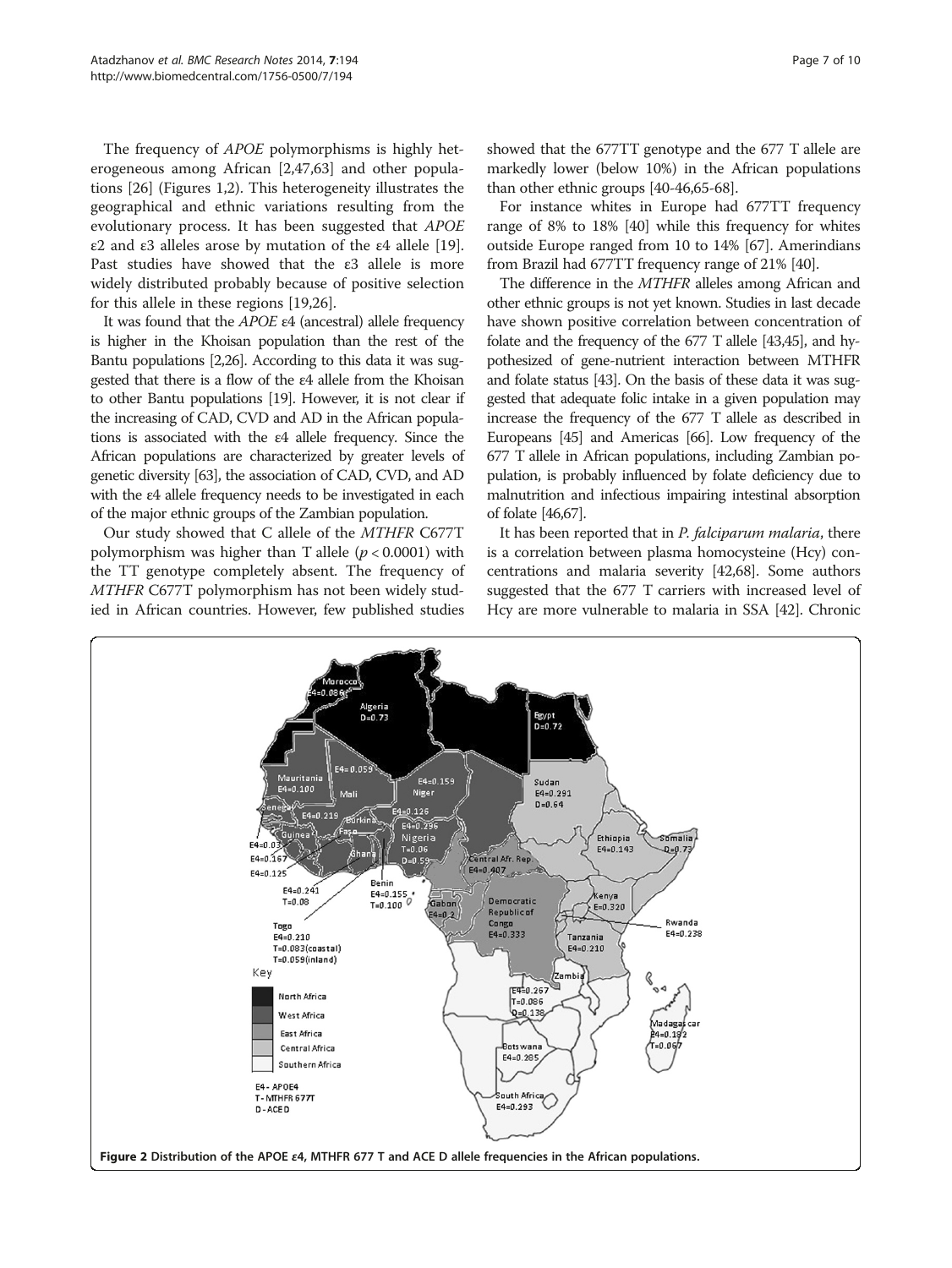<span id="page-7-0"></span>malaria parasite infections in Zambia remain a significant risk factor for severe anemia, especially in children. Selection for the 677 T allele has been reported in relation to folate intake [\[69\]](#page-9-0).

Unlike the APOE polymorphism, ACE I/D polymorphism has not been widely studied among the African populations. In this study, the frequency of the D allele in the Zambian population was significantly lower  $(p < 0.0001)$ than other African countries. This may be explained by important gene flow between the North African and other Eurasian populations, as it was suggested regarding APOE allele frequencies.

In our data, the ACE polymorphism frequency of the I allele was significantly prevalent compared to D allele  $(p < 0.0001)$ . However, other studies have reported a high frequency of the D allele in the African populations [[17](#page-8-0)]. The II genotype was higher than the ID genotype  $(p < 0.0001)$  and the DD genotype  $(p < 0.0001)$  in the Zambian population. The discrepancies in allele and genotype frequencies between Zambian and other populations need further investigations.

The frequency of the  $D$  allele of the  $ACE$  I/D polymorphism ranged from 0.03 among Australian aborigines to 1.00 among the Abazians in Europe [\[70-73\]](#page-9-0). It was reported that the DD was less frequent in Asians than non-Asians [[73,74](#page-9-0)].

Previous investigations have suggested a genetic predisposition of ACE I/D polymorphism with CAD [\[75,76](#page-9-0)], CVD [[77](#page-9-0)], diabetes mellitus [\[78](#page-9-0)] However, there were significant inter-ethnic variations [\[17,](#page-8-0)[70,71\]](#page-9-0). There was no statistically significant gender difference in our study group for the investigated polymorphisms.

In interpreting the findings of this study it is essential to consider its limitations. The small sample size cannot be representative of all the Zambian population. However, this will be a stepping stone to larger ongoing clinical and genetic studies of stroke in the Zambian population. It is apparent that gender, age, ethnic tribe are important factors in the study for analysis of the candidate gene polymorphism for diseases. Other limitations of this study include lack of coverage from most African countries, particularly regarding the studies of the MTHFR C677T and the ACE I/D polymorphisms.

## Conclusion

We found that the APOE ε3 allele and the I allele of the ACE were significantly high in our study population while there were low frequencies observed for the MTHFR 677 T and ACE D alleles. Our analysis of the APOE, MTHFR and ACE polymorphisms may provide valuable insight into the understanding of the disease risk in the Zambian population. However, our findings need to be compared with the clinical implication through additional studies within the Zambian population. The present study will serve as a template for future investigations of the prevalence of these genetic markers in larger population samples and their possible association with CAD, CVD and AD in the Zambian population.

#### Abbreviations

SSA: Sub-Saharan Africa; APOE: Apolipoprotein E; MTHFR: Methylenetetrahydrofolate reductase; ACE I/D: Angiotensin I-converting enzyme insertion/deletion; CVD: Cerebrovascular disease; CAD: Coronary artery disease; AD: Alzheimer's disease; DNA: Deoxyribonucleic acid; HWE: Hardy-Weinberg equilibrium; MDS: Multidimensional Scaling.

#### Competing interests

The authors declare that they have no competing interests.

#### Authors' contributions

MA has made substantial contribution to conception and design, drafted and revised the manuscript. MM has been involved in drafting and revising the manuscript, performed statistical analysis. PM participated in collection of data, participated in revising the manuscript. SL has been involved in revising the manuscript critically for important intellectual content. PBM has been involved in revising the manuscript critically for important intellectual content. SR participated in collecting of data. JFM has been involved in revising the manuscript critically for important intellectual content. OR has made substantial contribution to conception and design, carried out the molecular genetic studies, revised the manuscript, have given final approval of the version to be published. All authors read and approved the final manuscript.

#### Acknowledgments

We thank Dr P. Kelly, Ms N. Shawa, and the Department of Internal Medicine UTH for supporting this study.

#### Author details

<sup>1</sup>Department of Internal Medicine, University of Zambia, P.O.Box 51237, Lusaka, Zambia. <sup>2</sup> Department of Neuroscience, Mayo Clinic, Jacksonville, FL 32225, USA.<br><sup>3</sup> Department of Neurology, Mayo Clinic, Jacksonville, FL 32225, USA. <sup>3</sup>Department of Neurology, Mayo Clinic, Jacksonville, FL 32225, USA.

#### Received: 22 January 2013 Accepted: 21 March 2014 Published: 28 March 2014

#### References

- 1. Connor MD, Walker R, Modi G, Warlow CP: Burden of stroke in black populations in sub-Saharan Africa. Lancet Neurol 2007, 6:269–78.
- 2. Masemola ML, Alberts M, Urdal P: Apolipoprotein E genotypes and their relation to lipid levels in a rural South African population Scandinavian. J Public Health 2007, 35(Suppl 69):60–65.
- 3. Cross DS, Ivacic LC, Stefanski EL, McCarty CA: Population based allele frequencies of disease associated polymorphisms in the Personalized Medicine Research Project. BMC Genet 2010, 11:51.
- 4. Eichner JE, Dunn ST, Perveen G, Thompson DM, Stewart KE, Stroehla BC: Apolipoprotein E polymorphism and cardiovascular disease: a HuGE review. Am J Epidemiol 2002, 155(6):487–495.
- 5. Minihane AM, Jofre-Monseny L, Olano-Martin E, Rimbach G: Apolipoprotein E genotype, cardiovascular risk and responsiveness to dietary fat manipulation. Proc Nutr Soc 2007, 66(2):183-197.
- 6. Bersano A, Ballabio E, Bresolin N, Candelise L: Genetic polymorphisms for the study of multifactorial stroke. Hum Mutat 2008, 29:776–795.
- 7. Farrer LA, Cupples LA, Haines JL, Hyman B, Kukull WA, Mayeux R, Myers RH, Pericak-Vance MA, Risch N, van Duijn CM: Effects of age, sex, and ethnicity on the association between apolipoprotein E genotype and Alzheimer disease. A meta-analysis. APOE and Alzheimer Disease Meta-Analysis Consortium. JAMA 1997, 278:1349–1356.
- 8. Rigat B, Hubert C, Alhenc-Gelas F, Cambien F, Corvol P, Soubrier F: An insertion/ deletion polymorphism in the angio-tensin I-converting enzyme gene accounting for half the variance of serum enzyme levels. J Clin Invest 1990, 86:1343–1346. CrossRef, PubMed, CSA.
- 9. Rigat B, Hubert C, Corvol P, Soubrier F: PCR detection of the insertion/ deletion polymorphism of the human angiotensin converting enzyme gene (DCP1) (dipeptidy 1 carboxypeptidase 1). Nucleic Acids Res 1992, 20:14–33. CrossRef, PubMed.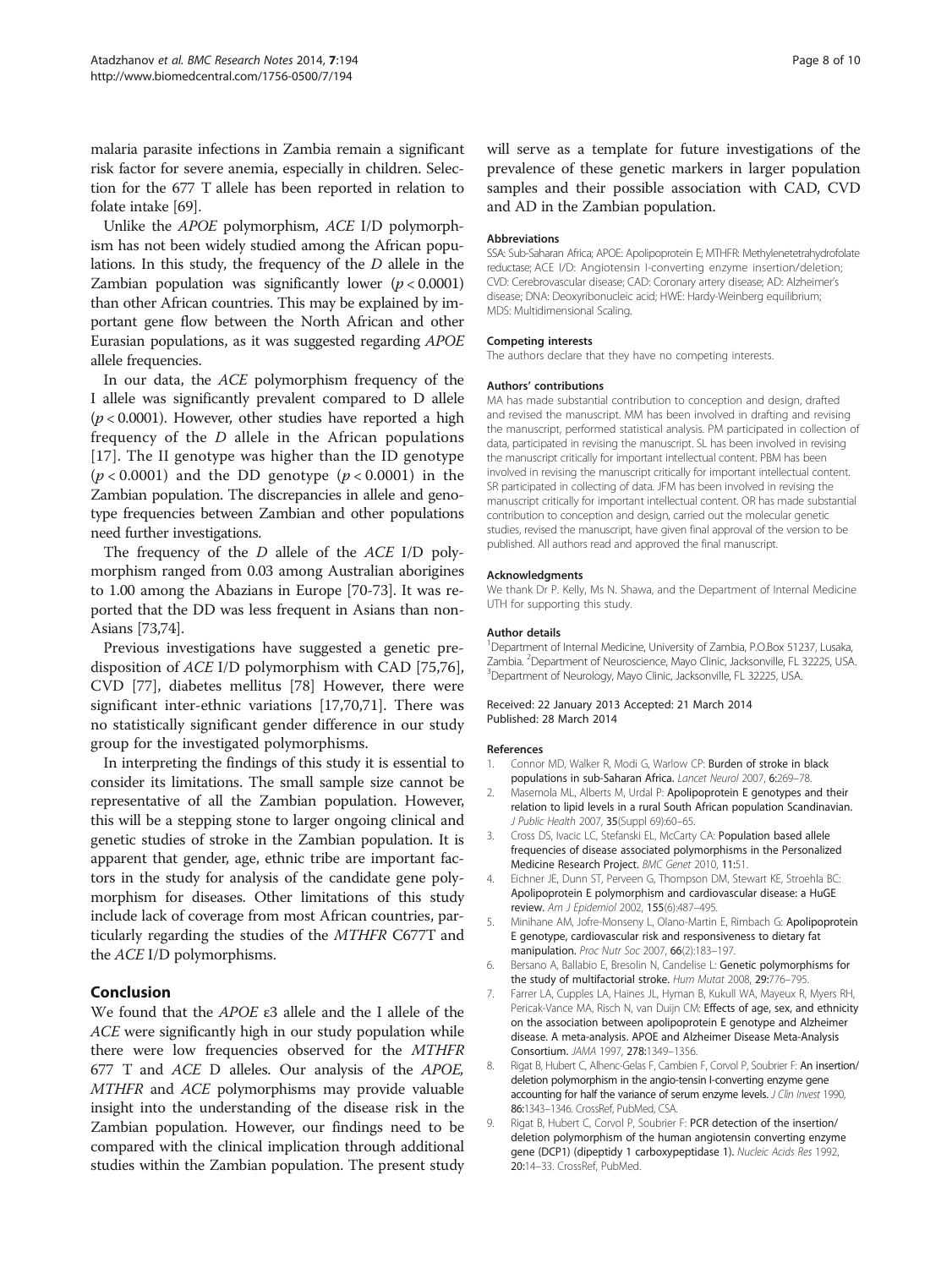- <span id="page-8-0"></span>10. Bonnardeaux A, Davies E, Jeunemaitre X, Féry I, Charru A, Clauser E, Tiret L, Cambien F, Corvol P, Soubrier F: Angiotensin II type 1 receptor gene polymorphisms in human essential hypertension. Hypertension 1994, 24:63–9.
- 11. Tiret L, Bonnardeaux A, Poirier O, Ricard S, Marques-Vidal P, Evans A, Kee F, Arveiler D, Luc G: Synergistic effects of angiotensin-converting enzyme and angiotensin-II type 1 receptor gene polymorphisms on risk of myocardial infarction. Lancet 1994, 344:910–3.
- 12. Schunkert H, Hense HW, Holmer SR, Stender M, Perz S, Keil U, Lorell BH, Riegger GA: Association between a deletion polymorphism of the angiotensin-converting-enzyme gene and left ventricular hypertrophy. N Engl J Med 1994, 330:1634–8.
- 13. Alvarez R, Reguero JR, Batalla A, Iglesias-Cubero G, Cortina A, Alvarez V: Angiotensinconverting enzyme and angiotensin II receptor 1 polymorphisms: association with early coronary disease. Cardiovasc Res 1998, 40:375-9.
- 14. Bøhn M, Berge KE, Bakken A, Erikssen J, Berg K: Insertion/deletion (I/D) polymorphism at the locus for angiotensin I-converting enzyme and myocardial infarction. Clin Genet 1993, 44:292-7
- 15. Rutledge DR, Browe CS, Ross EA: Frequencies of the angiotensinogen gene and angiotensin I converting enzyme (ACE) gene polymorphisms in African Americans. Biochem Mol Biol Int 1994, 34:1271–1275. PubMed, CSA.
- 16. O'Donnell CJ, Lindpaintner K, Larson MG, Rao VS, Ordovas JM, Schaefer EJ: Evidence for association and genetic linkage of the angiotensin-converting enzyme locus with hypertension and blood pressure in men but not women in the Framingham Heart Study. Circulation 1998, 97:1766–72.
- 17. Sagnella GA, Rothwell MJ, Onipinla AK, Wicks PD, Cook DG, Cappuccio PF: A population study of ethnic variations in the angiotensin converting enzyme I/D polymorphism: relationships with gender, hypertension and impaired glucose metabolism. J Hypertens 1999, 17:657–664.
- 18. Kugaevskaia EV: Angiotensin converting enzyme and Alzheimer's disease. Biomed Khim 2013, 59(1):5–24.
- 19. Corbo RM, Scacchi R: Apolipoprotein E (APOE) allele distribution in the world. Is APOE\*4 a 'thrifty' allele? Ann Hum Genet 1999, 63:301–310.
- 20. Fullerton SM, Clark AG, Weiss KM, Nickerson DA, Taylor SL, Stengard JH: Apolipoprotein E variation at the sequence haplotype level: implications for the origin and maintenance of a major human polymorphism. Am J Hum Genet 2000, 67:881-900.
- 21. Wilson PF, Myers RH, Larson MG, Ordovas JM, Wolf PM, Schaefer EJ: Apolipoprotein E alleles, dyslipidemia, and coronary heart disease. The Framingham Offspring Study. JAMA 1994, 27(2):661–71.
- 22. Farrer LA, Cupples LA: Effects of age, sex, and ethnicity on the association between apolipoprotein E genotype and Alzheimer disease: a meta-analysis. J Am Med Assoc 1997, 27(8):1349–58.
- 23. Spotila LD, Jacques PF, Berger PB, Ballman KV, Ellison RC, Rozen R: Age dependence of the influence of methylenetetrahydrofolatereductase genotype on plasma homocysteine level. Am J Epidemiol 2003, 158(9):871–877.
- 24. McIlroy SP, Dynan KB, Lawson JT, Patterson CC, Passmore AP: Moderately elevated plasma homocysteine, MethylenetetrahydrofolateReductase genotype, and risk for stroke vascular dementia, and Alzheimer disease in northern Ireland. Stroke 2002, 33(10):2351–6.
- 25. Wilcken B, Bamforth F, Li Z, Zhu H, Ritvanen A, Redlund M, Stoll C, Alembik Y, Dott B, Czeizel AE, Gelman-Kohan Z, Scarano G, Bianca S, Ettore G, Tenconi R, Bellato S, Scala I, Mutchinick OM, López MA, de Walle H, Hofstra R, Joutchenko L, Kavteladze L, Bermejo E, Martínez-Frías ML, Gallagher M, Erickson JD, Vollset SE, Mastroiacovo P, Andria G, et al: Geographical and ethnic variation of the 677C>T allele of 5,10 methylenetetrahydrofolatereductase (MTHFR): findings from over 7000 newborns from 16 areas worldwide. J Med Genet 2003, 40:619–625.
- 26. Singh PP, Singh M, Mastana SS: APOE distribution in world populations with new data from India and the UK. Ann Hum Biol 2006, 33(3):279–308.
- 27. New World Encyclopedia. [http://www.newworldencyclopedia.org/entry/Zambia.](http://www.newworldencyclopedia.org/entry/Zambia) 28. Encyclopedia of the Nations. [http://www.nationsencyclopedia.com/Africa/](http://www.nationsencyclopedia.com/Africa/Zambia-HISTORY.html) [Zambia-HISTORY.html.](http://www.nationsencyclopedia.com/Africa/Zambia-HISTORY.html)
- 29. Atadzhanov M, Mukomena PN, Lakhi S, Ross OA, Meschia JF: Stroke characteristics and outcomes of adult patients admitted to the University Teaching Hospital, Lusaka, Zambia. Open Gen Inter Med J 2012, 5:3–8.
- 30. Mukomena PN, Lakhi S, Mwaba MH, Atadzhanov M: Familial aggregation of stroke (Literature review). Med J Zambia. in Press.
- 31. Cavalli-Sforza LL, Piazza A, Menozzi P, Mountain J: Reconstruction of human evolution: bringing together genetic, archeological, and linguistic data. Proc Natl Acad Sci U S A 1988, 85:6002–6006.
- 32. Wozniak MA, Faragher EB, Todd JA, Koram KA, Riley EM, Itzhaki RF: Does apolipoprotein E polymorphism influence susceptibility to malaria? J Med Genet 2003, 40:348–351.
- 33. Willis F, Graff-Radford N, Martin P, Lawson L, Adamson J, Epstein D, Parfitt F, Hufton M, O'brien PC: ApolipoproteinΕ4 Allele frequency in young Africans of Ugandan descent versus African Americans. J Natl Med Assoc 2003, 95:1.
- 34. Kalaria RN, Ogengo'o JA, Patel NB, Sayi JG, Kitinya JN, Chande HM, Matuja WB, Mtui EP, Kimani JK, Premkumar DRD, Koss E, Gateres S, Friedland RP: Evaluation of risk factors for Alzheimer's disease in elderly east Africans. Elsevier 1997, 44(5):573–577.
- Zekraoui L, Lagarde JP, Raisonnier A, Gérard N, Aouizérate A, Lucotte G: High frequency of the apolipoprotein E\*4 allele in African pygmies and most of the African populations in sub-Saharan Africa. Hum Biol 1997, 69(4):575–581.
- 36. They-They TP, Hamzi K, Moutawafik MT, Bellayou H, Messal M, Nadifi S: Prevalence of angiotensin-converting enzyme, methylenetetrahydrofolatereductase, Factor V Leiden, prothrombin and apolipoprotein E gene polymorphisms in Morocco. Ann Hum Biol 2010, 37(6):767–777.
- 37. Bahri R, Esteban E, Moral P, Hassine M, Hamda KB, Chaabani H: Apolipoprotein gene polymorphisms and plasma levels in healthy Tunisians and patients with coronary artery disease. Lipids Health Dis 2008, 7:46.
- 38. Sepehmia B, Kamboh MI, Adams-Campbell LL, Bunker CH, Majumder PP NM, Ferrel RE: Genetic studies of human apolipoproteins. XI. The effect of the apolipoprotein C-11 polymorphism on lipoprotein levels in Nigerian blacks. J Lipid Res 1989, 30:1349–1355.
- 39. Sandholzer C, Delport R, Vermaak H, Utermann G: High frequency of the apo epsilon 4 allele in Khoi San from South Africa. Hum Genet 1995, 95(1):46–8.
- 40. Schneider JA, Rees DC, Liu Y, Clegg JB: Worldwide distribution of a common MethylenetetrahydrofolateReductase mutation (letter). Am J Hum Genet 1998, 62:1258–1260.
- 41. Shi M, Caprau D, Romitti P, Christensen K, Murray Jeffrey C: Genotype frequencies and linkage disequilibrium in the CEPH human diversity panel for variants in folate pathway genes MTHFR, MTHFD, MTRR, RFC1, and GCP2. Birth Defects Res (Part A) 2003, 67:545–549.
- 42. Chillemi R, Angius A, Persico I, Sassu A, Prodi DA, Simpore J, Musumeci S: Methylenetetrahydrofolatereductase (MTHFR) from Mediterranean to sub-Saharan areas. Online J Biol Sci 2005, 6(1):28-34.
- 43. Guéant-Rodriguez RM, Guéant JL, Debard R, Thirion S, Xiao Hong L, Bronowicki JP, Namour F, Chabi NW, Sanni A, Anello G, Bosco P, Romano C, Amouzou E, Heidy RA, BE Śn, Romano A, Herbeth B, Guilland JC, Mutchinick OM: Prevalence of methylenetetrahydrofolatereductase677T and 1298C alleles and folate status: a comparative study in Mexican, West African, and European populations. Am J Clin Nutr 2006, 83:701-7.
- 44. Rosenberg N, Murata M, Ikeda Y, Opare-Sem O, Zivelin A, Geffen E, Seligsohn U: The frequent 5,10-methylenetetrahydrofolate reductase C677T polymorphism is associated with a common haplotype in Whites, Japanese, and Africans. Am J Hum Genet 2002, 70:758-762.
- 45. Botto LD, Yang Q: 5,10-Methylenetetrahydrofolate reductase gene variants and congenital anomalies: a HuGE review. Am J Epidemiol 2004, 151:9.
- 46. Murry B, Vakha N, Achoubi N, Sachdeva MP, Saraswathy KN: APOE, MTHFR, LDLR and ACE polymorphisms among Angami and Lotha Naga populations of Nagaland, India. J Community Health 2011, 36:975-985.
- 47. Comas D, Calafell F, Benchemsi N, Helal A, Lefranc G, Stoneking M, Batzer MA, Betranpetit J, Sajantila A: Alu insertion polymorphisms in NW Africa and the Iberian peninsula: evidence for a strong genetic boundary through the Gibraltar Straits. Hum Gen 2000, 107:312–319.
- 48. Barley J, Blackwood A, Carter ND, Crews DE, Cruickshank JK, Jeffery S, Ogunlesi AO, Sagnella GA: Angiotensin gene converting enzyme insertion/deletion polymorphism: association with ethnic origin. J Hypertens 1994, 12:955–957.
- 49. Bayoumi RA, Simsek M, Yahya TM, Bendict S, Alhinai A, Al-Barwani H, Hassan MO: Insertion-deletion polymorphism in the angiotensin-converting enzyme (Ace) gene among Sudanese, Somalis, Emiratis, and Omanis. Hum Biol 2006, 78:103–108.
- 50. Frossard PM, Obineche EN, Elshahat YI, Lestringant GG: Deletion polymorphism in the angiotensinconverting enzyme gene is not associated with hypertension in a Gulf Arab population. Clin Genet 1997, 51:211-213.
- 51. Vassilikioti S, Doumas M, Douma S, Petidis K, Karagiannis A, Balaska K: Angiotensin converting enzyme gene polymorphism is not related to essential hypertension in a Greek population. Am J Hypertens 1996, 9:700–702.